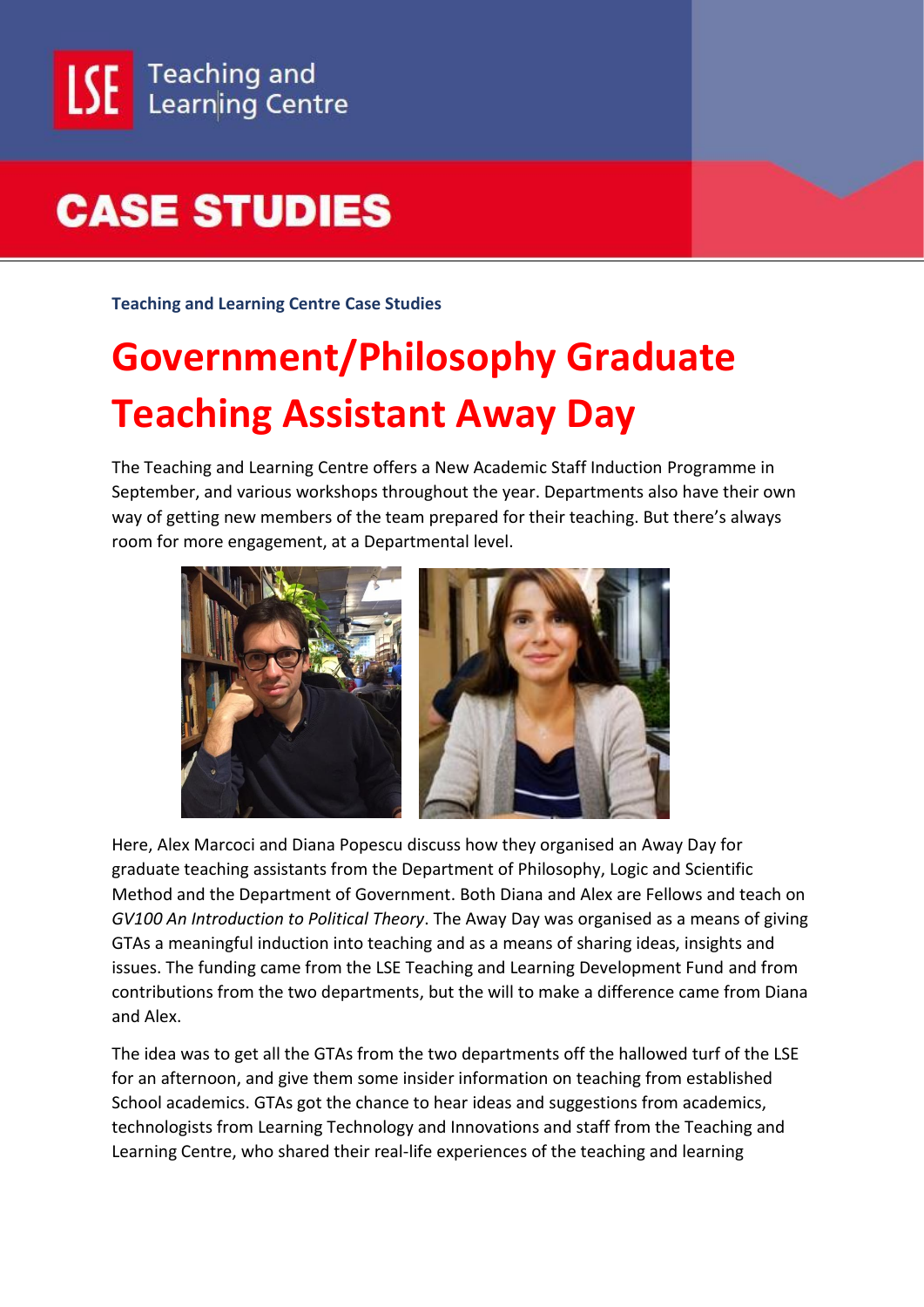

## **CASE STUDIES**

dynamic. In the end, almost all the GTAs from the two departments attended and a range of LSE teachers gave up their time and experience.

It wasn't easy to get this many people in the same place at the same time but the event was a real success. GTAs got the chance to discuss and examine pragmatic approaches to teaching and they got the chance to form supportive networks for the years ahead. But the emphasis wasn't just on practical issues – the relationship between mental wellbeing and teaching was also explored. As Diana put it:

*A lot of people say that they feel much more confident after that Away Day, and I think that's also because the academics tend to be more open and honest, willing to share their more difficult experiences … it's that kind of honesty, that reassurance that's helpful. And people have reached out to us saying that now we've established this working together, let's do even more in collaboration. A lot of people like the social aspect of staying for drinks after the official schedule is over.*



The Away Day took place in the Freud Museum on 1 September 2016, a venue which Alex and Diana thought would have a lot of interest for the GTAs in attendance, as well as being suitable for varied discussion, weather-flexible (with a covered garden) and fairly cheap to hire. They are considering using larger venues in future, partly for space and partly for variety – many GTAs like to return to the Away Days for a second or even third year, which has benefits for the less experienced GTAs in Q and A sessions.

With the new *Education Strategy 2015-2020*, the LSE has placed emphasis on teaching as core part of the triad of academia – we are not just an institution that finds the causes of things, we also prepare the next generation to find the causes of things. But organising how education can be developed takes time and effort. Clearly having some funding helped give Alex and Diana the chance to organise the Away Day so that it could get the respect due, but it also helped to have some key departmental figures onboard. As Alex tells us: